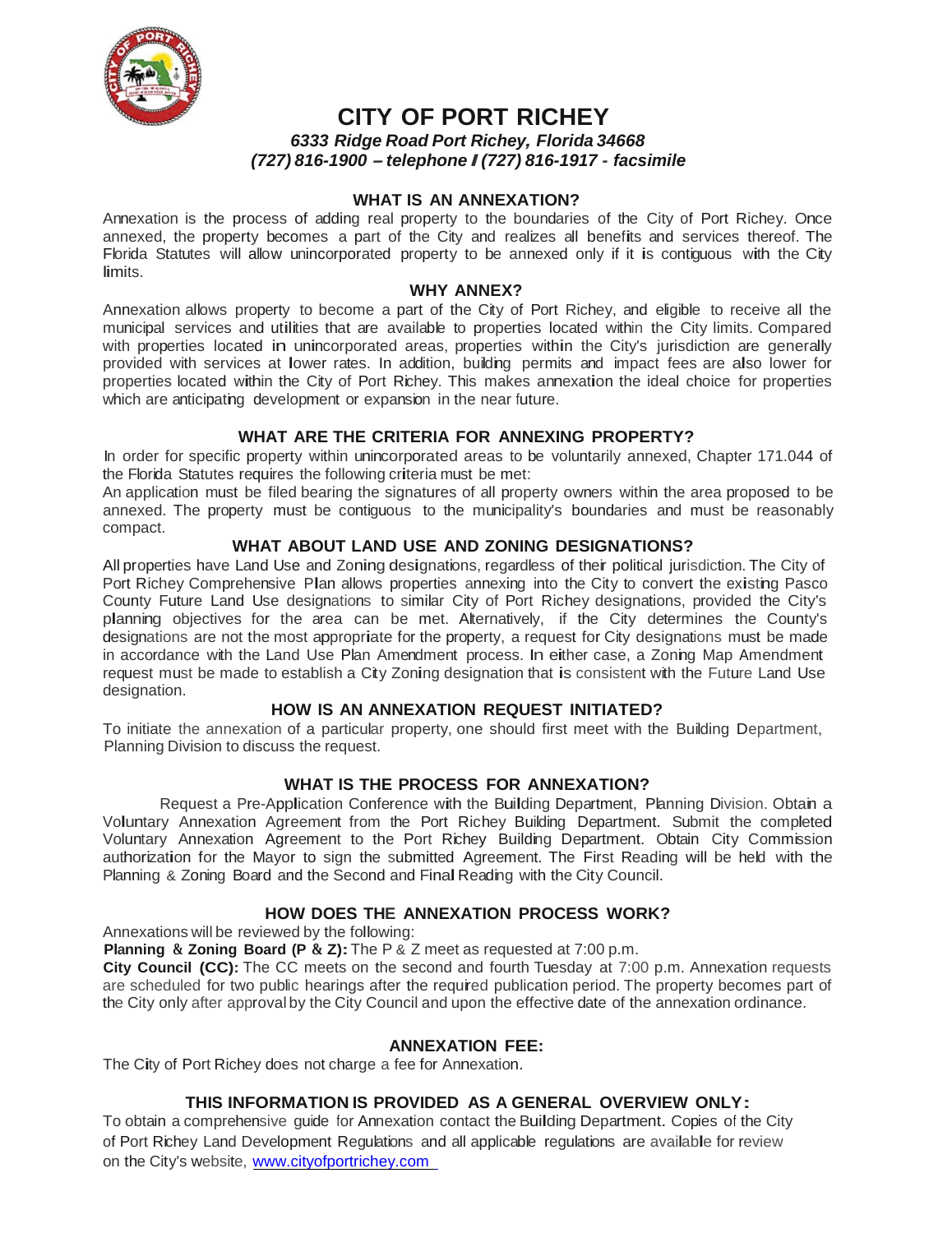

City of Port Richey 6333 Ridge Road Port Richey, Florida 34668



Petition for Voluntary Annexation

And Application to Planning & Zoning Board for proposed Zoning for Annexed Area

# Application Number:\_\_\_\_\_\_\_\_\_\_\_

| All applicable sections must be completed                                                                                               |
|-----------------------------------------------------------------------------------------------------------------------------------------|
| Section A                                                                                                                               |
| Parcel Number:<br><u> 1989 - Johann Stoff, deutscher Stoff, der Stoff, der Stoff, der Stoff, der Stoff, der Stoff, der Stoff, der S</u> |
|                                                                                                                                         |
| Site Address:                                                                                                                           |
|                                                                                                                                         |
|                                                                                                                                         |
|                                                                                                                                         |
| Owner's Phone #:_______________________________ Owner's Fax # __________________                                                        |
| Applicant information if other than owner:                                                                                              |
| Other $\_\_$                                                                                                                            |
| Property Interest of Applicant: Purchaser ___                                                                                           |
|                                                                                                                                         |
|                                                                                                                                         |
|                                                                                                                                         |
| Agent information if other than owner or applicant:                                                                                     |
| Agent's Name: ________                                                                                                                  |
|                                                                                                                                         |
|                                                                                                                                         |
|                                                                                                                                         |
| Contact Person: Owner ____ Purchaser ____ Agent ___                                                                                     |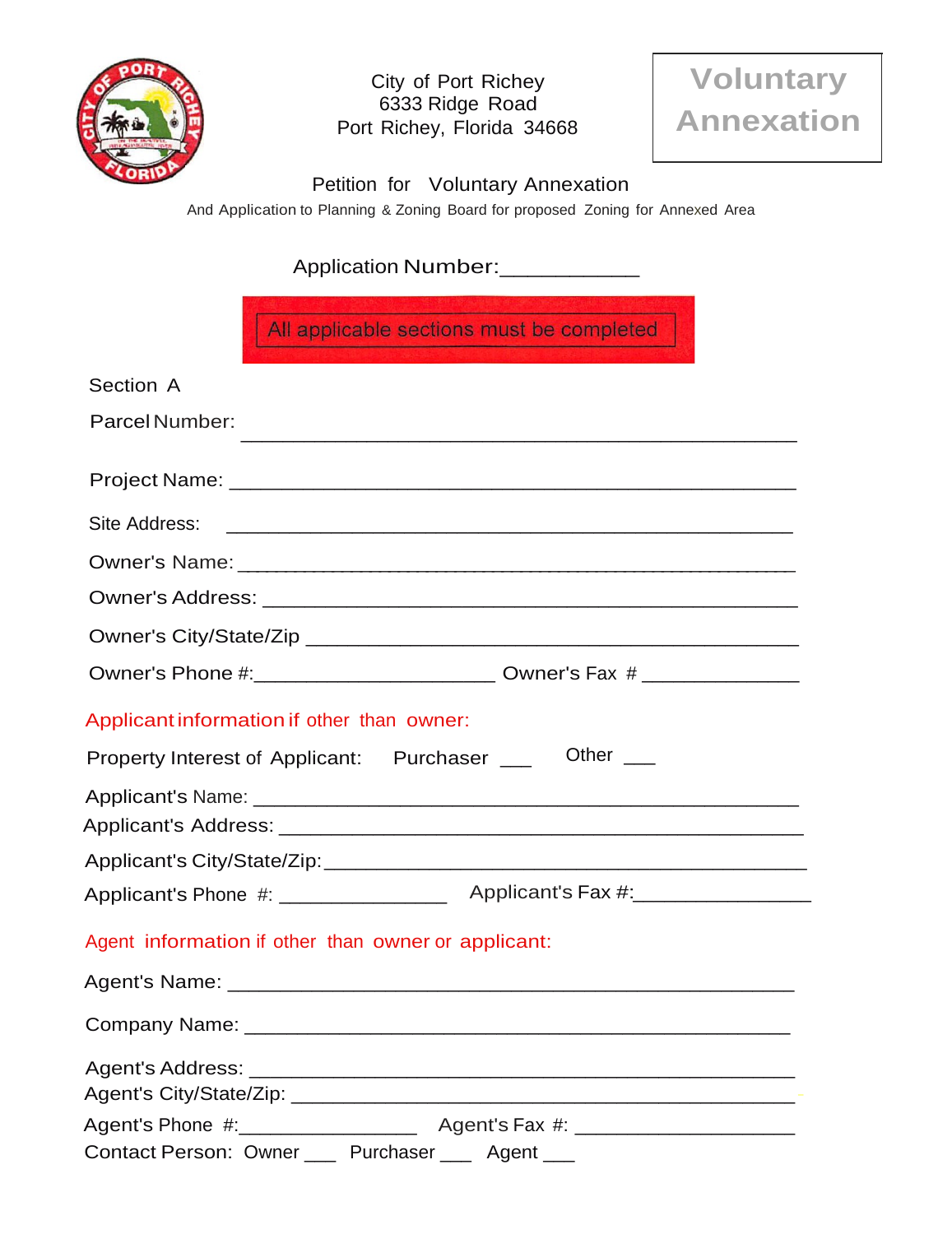# Section B. Description

Description of Request for Annexation:

Description of How Property is Used Currently:

# Section C. Lot & Structure Information

|                                   |                                                                                    | The area of the land in question, stated in square feet if less than one acre, and in acres if |  |
|-----------------------------------|------------------------------------------------------------------------------------|------------------------------------------------------------------------------------------------|--|
| one acre or more.                 |                                                                                    |                                                                                                |  |
|                                   | Zoning: _____________  Existing Use: ___________                                   | Flood Zone: _________                                                                          |  |
| <b>ActualBuilding Setbacks:</b>   |                                                                                    |                                                                                                |  |
|                                   |                                                                                    |                                                                                                |  |
| New Setbacks by Zoning Requested: |                                                                                    |                                                                                                |  |
|                                   |                                                                                    |                                                                                                |  |
|                                   | Property complies with area/width requirements of Zoning?                          | <b>No</b><br>Yes                                                                               |  |
|                                   | Property use is listed as permissible within Zoning?                               | Yes<br>No                                                                                      |  |
|                                   | Application for same Annexation of property denied or Withdrawn within the past 12 |                                                                                                |  |
| months? Yes No                    |                                                                                    |                                                                                                |  |

<u> Alexandria (Carlo Carlo)</u>

If yes, what was the application #: \_\_\_\_\_\_\_\_\_\_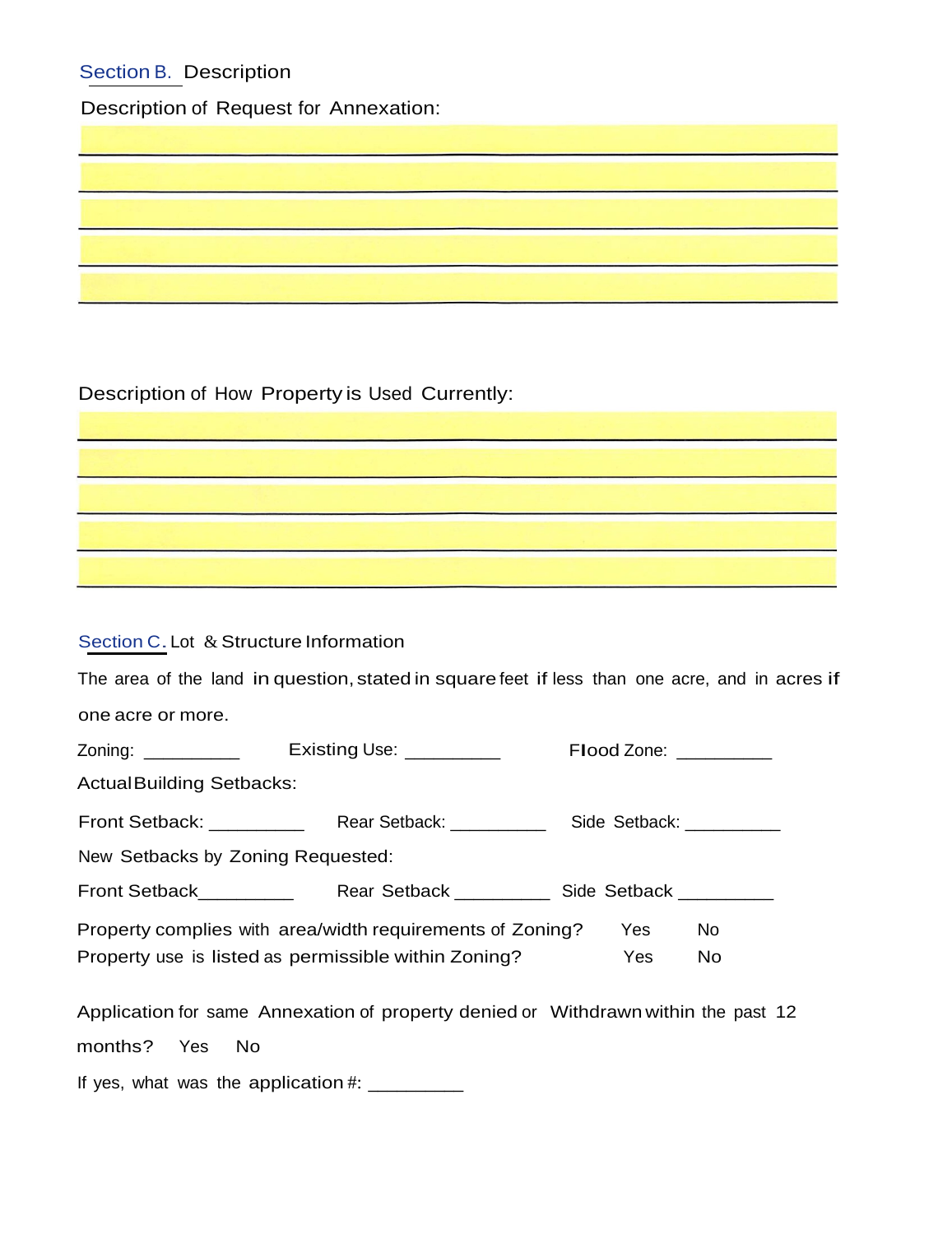### Section D. Deed/Map attachments

Attachments (please number correspondingly):

D-1 A copy of the ownership deed or if submitted by other than the owner(s) or his authorized representative, a notarized statement by the owner(s) authorizing the application and a copy of a purchase agreement document. MUST BE ATTACHED D-2 Legal Description by metes and bounds. MUST BE ATTACHED D-3 Vicinity map. MUST BE ATTACHED D-4 Site Plan (to scale) with adjoining property showing current Zoning and Use. MUST BE ATTACHED D-5 Other information may be requested by staff if needed.

D-6 Notarized letter from the owner authorizing the purchaser and/or the agent to act as the owner's agent before the City Boards and the City Councilfor the purpose of annexing the referenced land into the City.

Section E. Character of the area to be annexed

1. Is area to be annexed currently residential, industrial or commercial use?

2. Is area to be annexed proposed to be used for residential, industrial or commercial

use?

3. Do you plan to make application to the City Council for a postponement of the advent

of public service taxes for commercial or industrial use property? Yes/No

4. Description/Maps/Sketches showing that the total area to be annexed is contiguous to

the municipality's boundaries at the time the annexation proceeding is begun and is

reasonably compact and that no part of the area shall be included within the boundary of

another incorporated municipality. REQUIRED ATTACHMENT

5. Is Part or all of the area to be annexed developed for urban purposes as defined by Florida Statutes Section 171.043? Yes/No

A. If No above, does area to be annexed lie between the municipal boundary and an area developed for urban purposes, so that the area developed for urban purposes is either not adjacent to the municipal boundary or cannot be served by the municipality without extending services or water or sewer lines through such sparsely developed area. Yes/No OR,

B.Is adjacent, on at least 60 percent of its external boundary, to any combination of the municipal boundary and the boundary of an area or areas developed for urban purposes. Yes/No